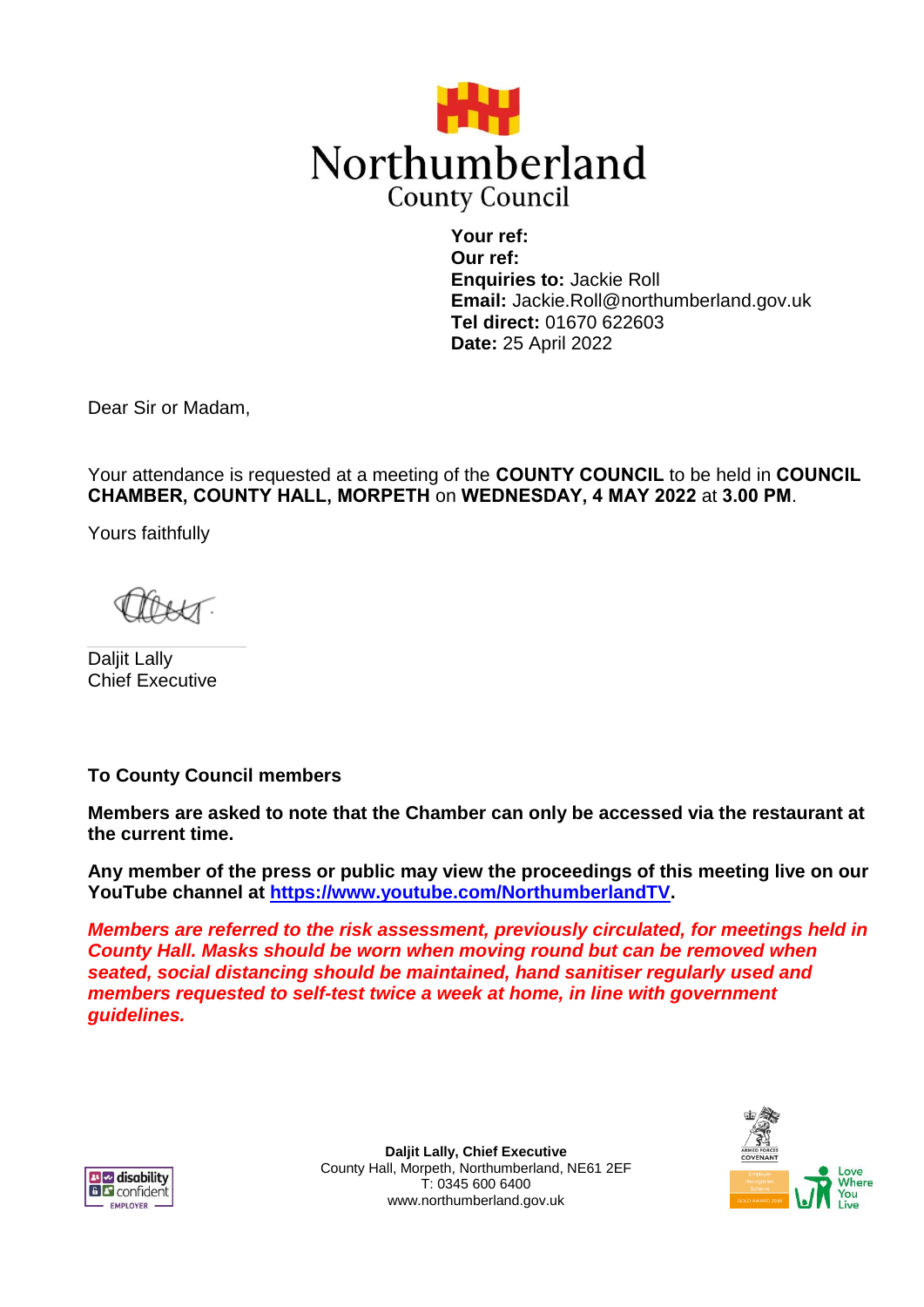# **AGENDA**

# **PART I**

It is expected that the matters included in this part of the agenda will be dealt with in public.

## **1. TO ELECT A BUSINESS CHAIR AND DEPUTY BUSINESS CHAIR FOR THE ENSUING YEAR.**

# **2. APOLOGIES FOR ABSENCE**

### **3. TO ELECT A CIVIC HEAD AND DEPUTY CIVIC HEAD FOR THE ENSUING YEAR**

## **4. MINUTES**

(Pages 1 - 48)

Minutes of the following meetings of County Council, as circulated, to be confirmed as a true record, signed by the Business Chair and sealed with the Common Seal of the Council:-

(1) Wednesday 23 February 2022 3.00 pm (see pages 9-36)

(2) Wednesday 23 February 2022 (extraordinary meeting) (19.56 pm) (see pages 37-40)

(3) Wednesday 30 March 2022 (extraordinary meeting) (see pages 41- 56).

### **5. ANNOUNCEMENTS BY THE BUSINESS CHAIR, LEADER OR HEAD OF PAID SERVICE**

# **6. DISCLOSURE OF MEMBERS' INTERESTS**

Unless already entered in the Council's Register of Members' interests, members are required to disclose any personal interest (which includes any disclosable pecuniary interest) they may have in any of the items included on the agenda for the meeting in accordance with the Code of Conduct adopted by the Council on 4 July 2012, and are reminded that if they have any personal interests of a prejudicial nature (as defined under paragraph 17 of the Code Conduct) they must not participate in any discussion or vote on the matter and must leave the room

NB Any member needing clarification must contact monitoringofficer@northumberland.gov.uk. Please refer to the guidance on disclosures at the rear of this agenda letter.

# **7. APPOINTMENTS**

TO NOTE the appointment of the Deputy Leader and Cabinet members appointed by the Leader, and their portfolios. This will be circulated at the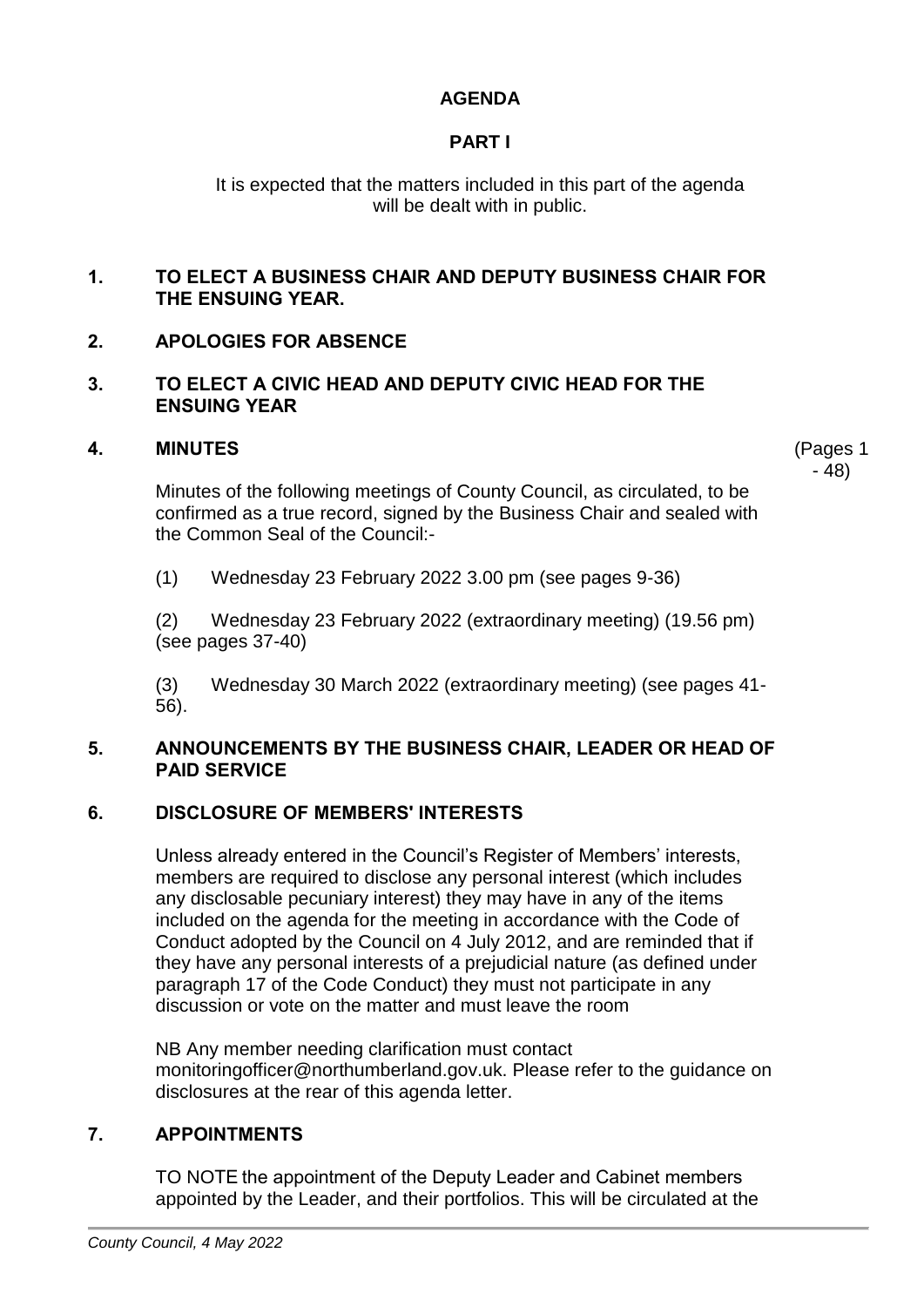meeting.

# **8. REPORT OF THE MONITORING OFFICER**

(Pages 49 - 92)

# **(1) Establishment of Committees**

To make arrangements for the discharge of the non-executive functions of the County Council through the appointment of committees, appointing Members to those committees in accordance with the proportionality of the council and to agree their terms of reference.  

In order to hear and determine grievances raised by the Chief Executive and Chief Officers and also grievances made against the Chief Executive and Chief Officers, the Council must appoint a Grievance Committee. 

In order to clarify roles and responsibilities and comply with the Council's legal obligations, it is necessary to make consequential amendments to the Terms of Reference to the Staff and Appointments Committee and the Employment (Appeals) Committee (see pages 57- 68 and APPENDIX A to the rear of the agenda). 

# **(2) Appointment of Chairs and Vice Chairs**

To appoint Chairs and Vice Chairs to the following Committees and Working Groups:

Corporate Services and Economic Growth OSC

Family and Children's Services OSC

Communities and Place OSC

Health and Wellbeing OSC

Audit Committee (Chair is a non-Councillor)

County Emergency Committee

Dismissal Advisory Committee

Disputes Panel - Fire and Rescue Service 

Employment (Appeals) Committee 

Governing Body of Netherton Park (Vice Chair is a Trustee Manager)

Health and Well-being Board (Vice Chair is a Board Representative)

Joint Consultative Committee (Chair is a TU Representative)

Licensing Committee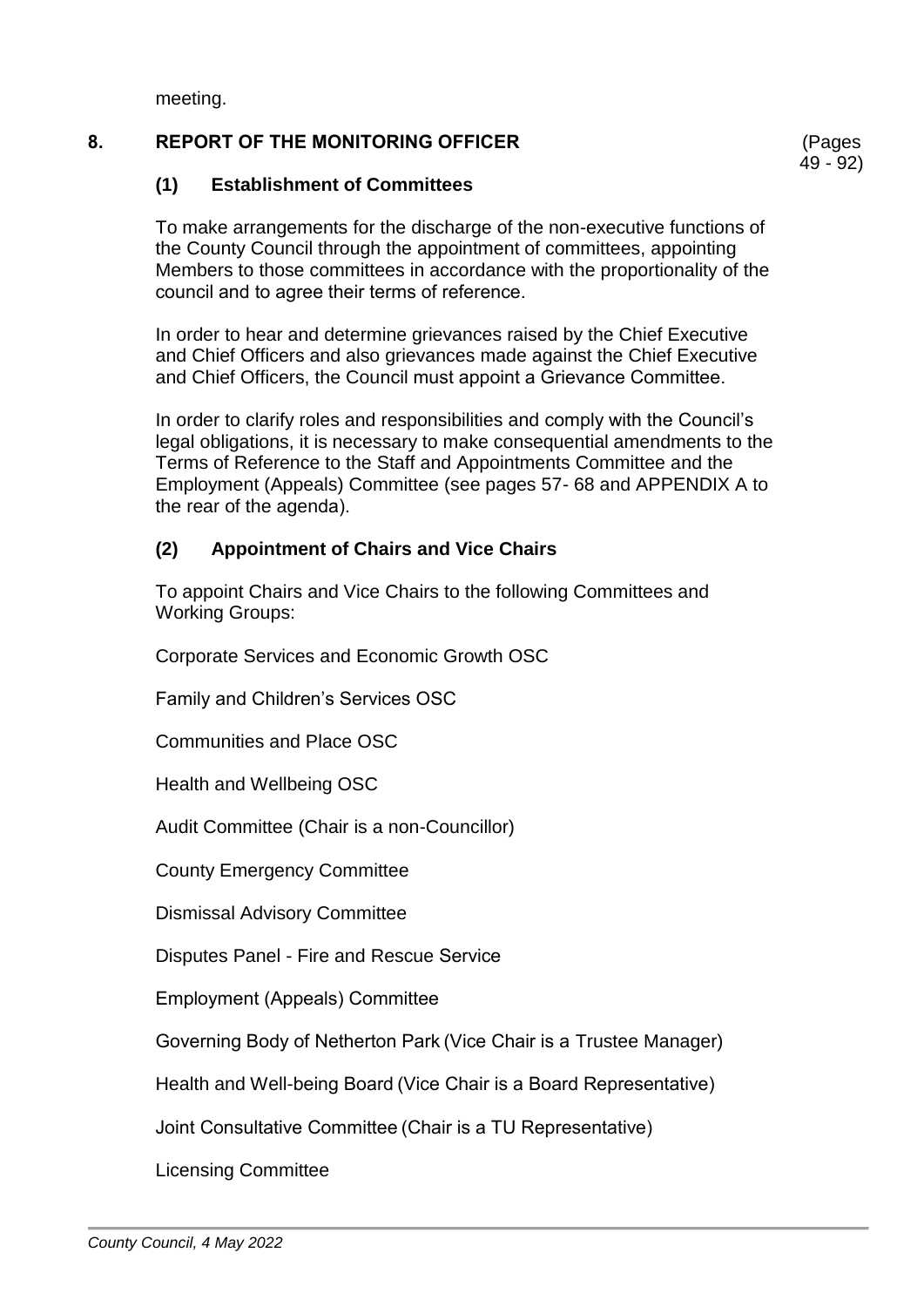Licensing and Regulatory Committee

Local Area Councils:

Ashington and Blyth; Castle Morpeth; Cramlington, Bedlington and Seaton Valley; North Northumberland; Tynedale.

Petitions Committee

Staff and Appointments Committee

Standards Committee (Chair is a non-Councillor)

Standing Advisory Council on Religious Education (Vice Chair is a faith representative)

Strategic Planning Committee 

Climate Change Working Group

Constitution Working Group  

Food Poverty Working Group  

Local Area Councils' Chairs Briefing 

Local Plan Working Group 

Member Services Working Group 

Northumberland Cycling and Walking Board 

Safeguarding and Corporate Parenting Group 

Town and Parish Council Liaison Working Group 

VCS Liaison Group 

#### **9. REPORT OF THE INTERIM SENIOR SERVICE DIRECTOR** (Pages

93 - 96)

# **Appointments to Outside Bodies 2022-23**

Council is asked to agree its nominations to outside bodies (see pages 69- 72).  

#### **10. REPORT OF THE MONITORING OFFICER** (Pages 97 - 104)

# **Report of the Independent Remuneration Panel**

To consider the report of the recently convened Independent Remuneration Panel and decide if any or all of its recommendations should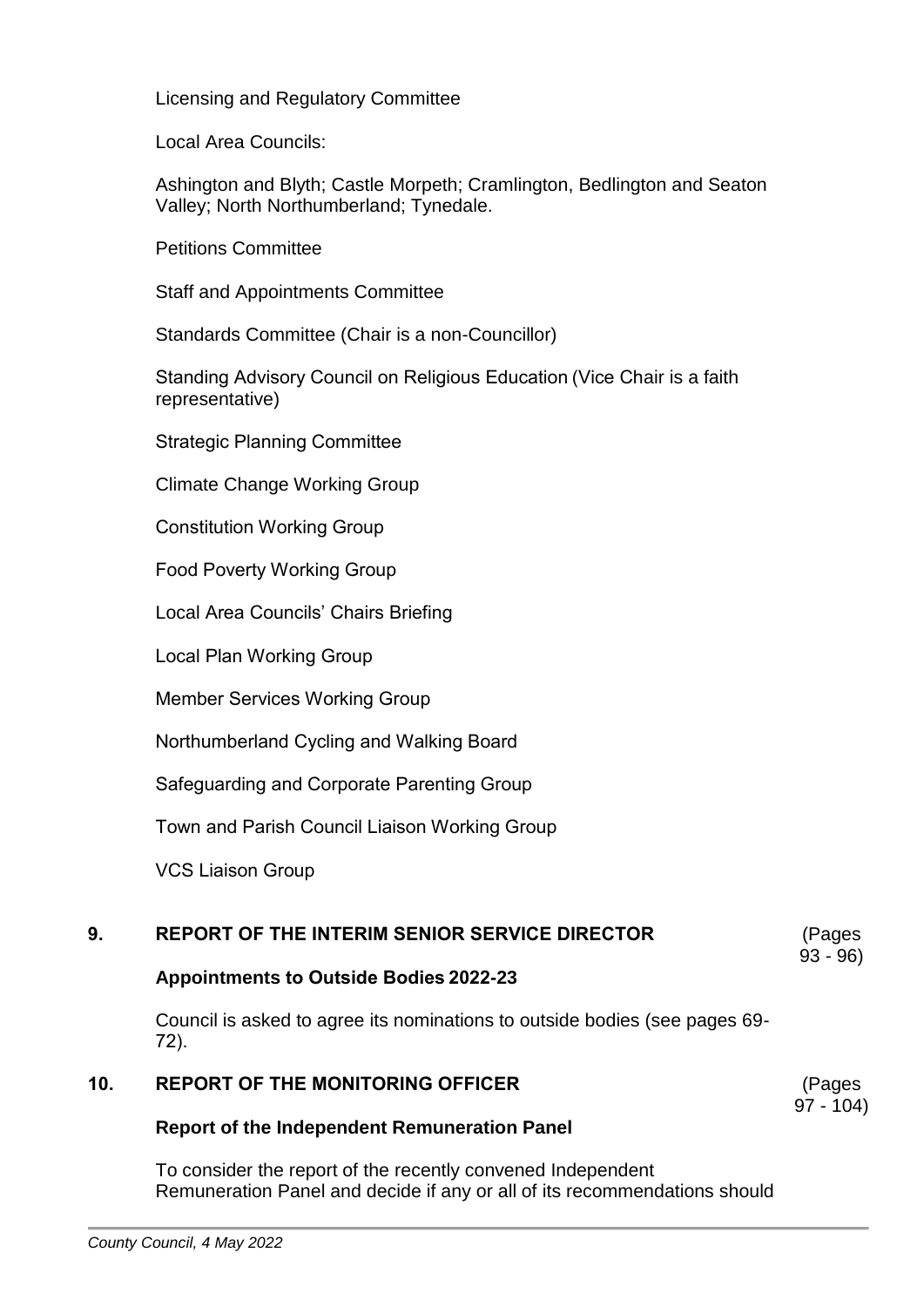be adopted (see pages 73-80). 

| 11. | <b>REPORT OF THE MONITORING OFFICER</b>                                                                                                                                                                | (Pages<br>$105 -$         |  |
|-----|--------------------------------------------------------------------------------------------------------------------------------------------------------------------------------------------------------|---------------------------|--|
|     | <b>Model Code of Conduct</b>                                                                                                                                                                           | 132)                      |  |
|     | To update Members with regard to the new Model Code of Conduct<br>prepared by the Local Government Association and to present to Council a<br>new draft Code for its consideration (see pages 81-108). |                           |  |
| 12. | <b>REPORT OF THE EXECUTIVE DIRECTOR OF CHILDREN'S SERVICES</b><br>AND ADULT SOCIAL CARE                                                                                                                | (Pages<br>$133 -$<br>140) |  |
|     | <b>Adopting a New Agreed Syllabus for Religious Education</b>                                                                                                                                          |                           |  |
|     | To outline the process of designing a new agreed syllabus for Religious<br>Education (see pages 109-116).                                                                                              |                           |  |
| 13. | REPORT OF THE HEAD OF HOUSING AND PUBLIC PROTECTION                                                                                                                                                    | (Pages<br>$141 -$         |  |
|     | <b>Statement of Licensing Policy</b>                                                                                                                                                                   | 208)                      |  |
|     | To advise Members of the outcome of the consultation regarding the<br>Statement of Licensing Policy (see pages 117-184).                                                                               |                           |  |
| 14. | <b>CORRESPONDENCE (IF ANY) TO DATE OF MEETING</b>                                                                                                                                                      |                           |  |
| 15. | QUESTIONS TO BE PUT TO THE BUSINESS CHAIR, A MEMBER OF<br>THE CABINET OR THE CHAIR OF ANY COMMITTEE OR SUB<br><b>COMMITTEE, IN ACCORDANCE WITH THE CONSTITUTION'S RULES</b><br>OF PROCEDURE NO.10.     |                           |  |
| 16. | TO RECEIVE THE MINUTES OF THE CABINET MEETINGS HELD ON:-                                                                                                                                               |                           |  |
|     | Tuesday 8 March 2022 (see pages 185-198)<br>(1)<br>Tuesday 29 March 2022 (see pages 199-204)<br>(2)                                                                                                    | $209 -$<br>228)           |  |
|     | <b>AND TO APPROVE</b> the following resolutions as they involve Budget and<br>Policy framework matters:-                                                                                               |                           |  |
|     | Minute No.95 (xiv) and (xv) of the 8 March 2022 meeting (Financial<br>(i)<br>Performance 2021-22 - Position at end of December 2021)                                                                   |                           |  |
| 17. | TO RECEIVE AND CONSIDER MINUTES FROM THE FOLLOWING<br><b>COMMITTEES:-</b>                                                                                                                              | (Pages<br>$229 -$         |  |
|     | Corporate Services and Economic Growth OSC (see pages 205-<br>(1)<br>208)                                                                                                                              | 326)                      |  |
|     | <b>Family and Children's Services OSC</b><br>(2)<br>(see pages 209-<br>232)                                                                                                                            |                           |  |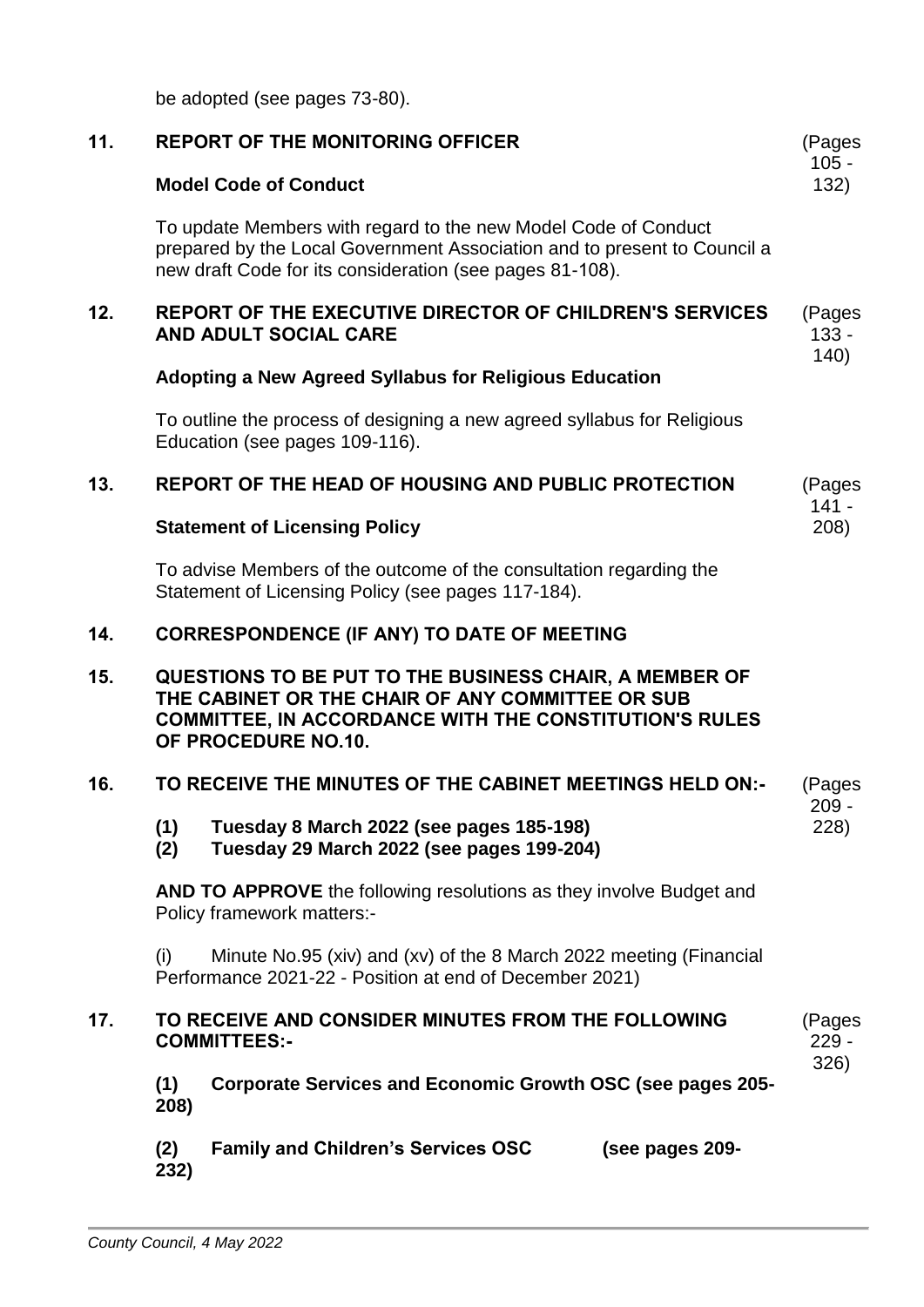| (3)<br>264)                                                                                                  | <b>Communities and Place OSC</b>  | (see pages 233- |                   |
|--------------------------------------------------------------------------------------------------------------|-----------------------------------|-----------------|-------------------|
| (4)<br>278)                                                                                                  | <b>Health and Wellbeing OSC</b>   | (see pages 265- |                   |
| (5)<br>296)                                                                                                  | <b>Health and Wellbeing Board</b> | (see pages 279- |                   |
| (6)<br>302)                                                                                                  | <b>Standards Committee</b>        | (see pages 297- |                   |
| <b>ANNUAL REPORTS</b>                                                                                        |                                   |                 | (Pages<br>$327 -$ |
| To receive and consider the following annual reports (enclosed as<br>APPENDIX B to the rear of the agenda):- |                                   |                 |                   |

- **(1) Overview and Scrutiny Committees**
- **(2) Standards Committee**

**18.** 

**(3) Armed Forces Forum**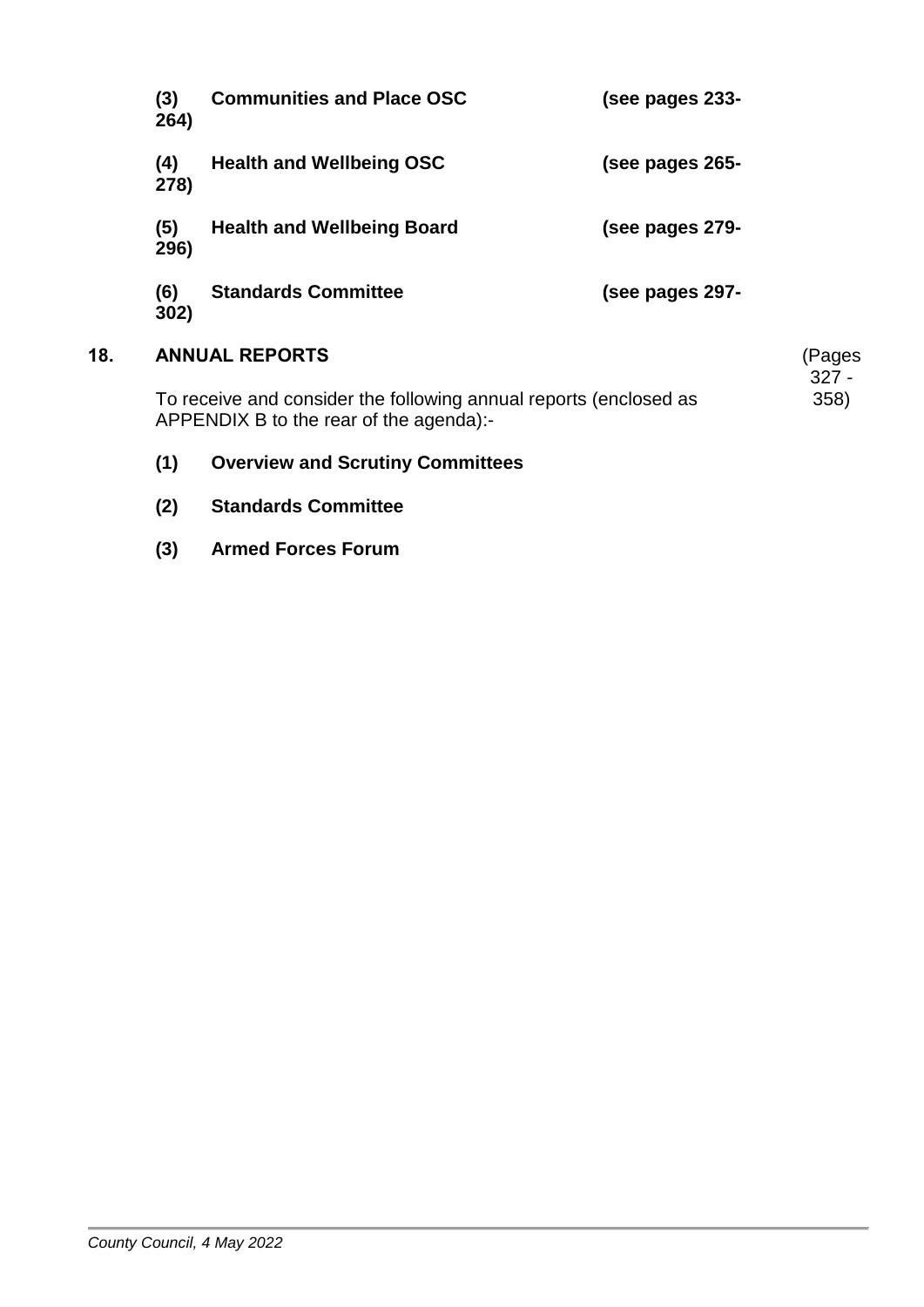# **IF YOU HAVE AN INTEREST AT THIS MEETING, PLEASE:**

- Declare it and give details of its nature before the matter is discussion or as soon as it becomes apparent to you.
- Complete this sheet and pass it to the Democratic Services Officer.

| Name (please print):                                                                                                                                                                                                   |
|------------------------------------------------------------------------------------------------------------------------------------------------------------------------------------------------------------------------|
| <b>Meeting:</b>                                                                                                                                                                                                        |
| Date:                                                                                                                                                                                                                  |
| Item to which your interest relates:                                                                                                                                                                                   |
| Nature of Registerable Personal Interest i.e either disclosable pecuniary interest (as<br>defined by Annex 2 to Code of Conduct or other interest (as defined by Annex 3 to Code<br>of Conduct) (please give details): |
| Nature of Non-registerable Personal Interest (please give details):                                                                                                                                                    |
| Are you intending to withdraw from the meeting?                                                                                                                                                                        |

**1. Registerable Personal Interests** – You may have a Registerable Personal Interest if the issue being discussed in the meeting:

a) relates to any Disclosable Pecuniary Interest (as defined by Annex 1 to the Code of Conduct); or